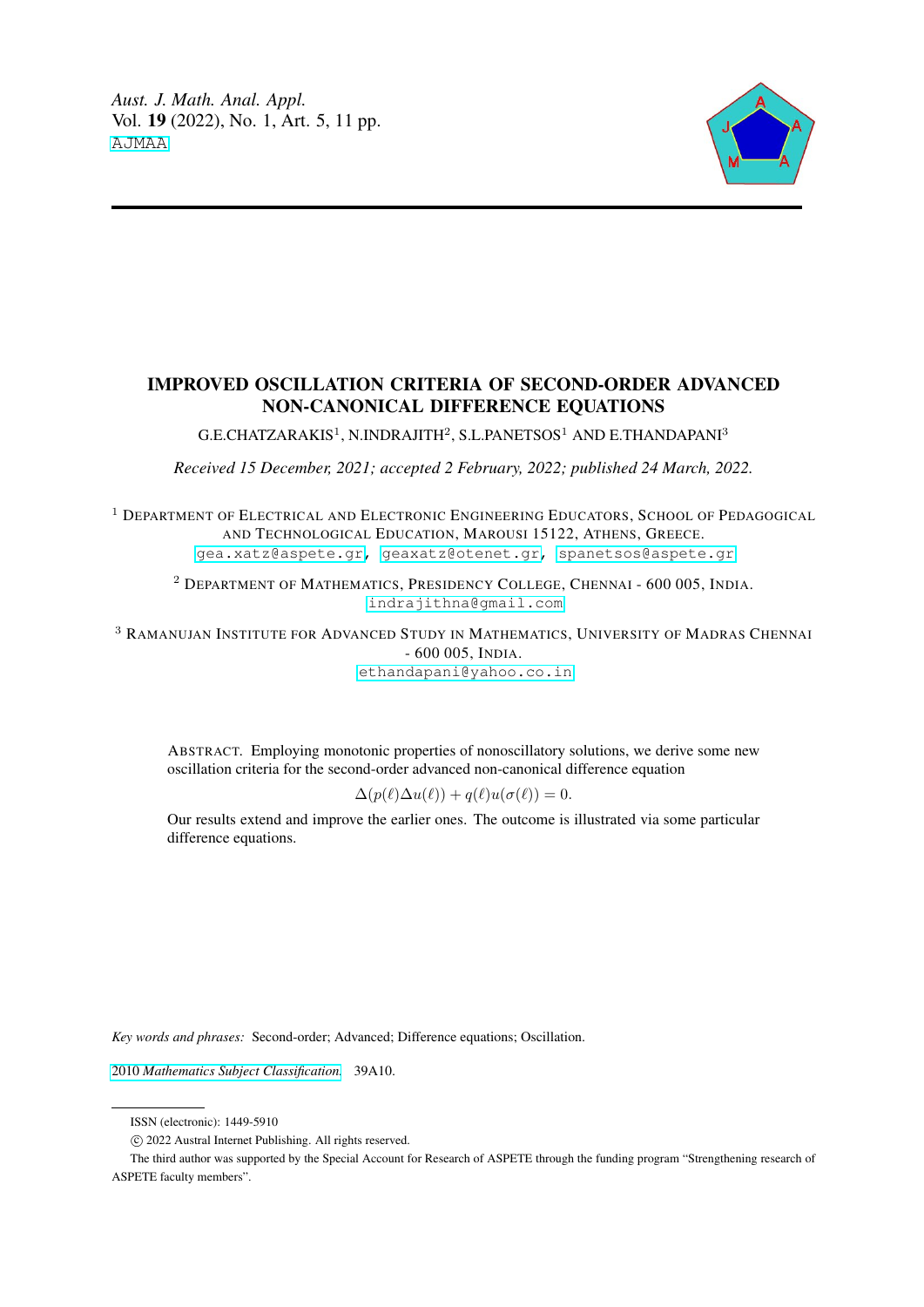### <span id="page-1-1"></span><span id="page-1-0"></span>1. INTRODUCTION

In this paper, we study the second order advanced non-canonical difference equation

(1.1) 
$$
\Delta(p(\ell)\Delta u(\ell)) + q(\ell)u(\sigma(\ell)) = 0, \ \ell \in N(\ell_0),
$$

where  $\ell_0$  is a positive integer and  $\mathbb{N}(\ell_0) = {\ell_0, \ell_0 + 1, ..., \}$ ,

 $(H_1)$  { $p(\ell)$ } and { $q(\ell)$ } are positive real sequences with

(1.2) 
$$
D(\ell_0) = \sum_{\ell=\ell_0}^{\infty} \frac{1}{p(\ell)} < \infty;
$$

 $(H_2) \{\sigma(\ell)\}\$ is a monotone increasing sequence of integers with  $\sigma(\ell) \geq \ell+1$  for all  $\ell \in \mathbb{N}(\ell_0)$ .

By a solution of [\(1.1\)](#page-1-0), we mean a nontrivial sequence  $\{u(\ell)\}\$  that satisfies (1.1) for all  $\ell \in$  $\mathbb{N}(\ell_0)$ . A solution  $\{u(\ell)\}\$  of [\(1.1\)](#page-1-0) is called oscillatory if it is neither eventually negative nor eventually positive, otherwise, it is said to be *nonoscillatory*. Equation [\(1.1\)](#page-1-0) is said to be oscillatory if all its solutions are oscillatory.

In recent years, many criteria have been reported in the literature on the oscillation of [\(1.1\)](#page-1-0) for the retarded case. See for example [\[1,](#page-9-0) [2,](#page-9-1) [3,](#page-9-2) [7,](#page-9-3) [10,](#page-9-4) [11,](#page-9-5) [21,](#page-10-0) [6,](#page-9-6) [14,](#page-9-7) [15,](#page-9-8) [18,](#page-9-9) [19\]](#page-9-10) and the references therein. However for the equation [\(1.1\)](#page-1-0) with  $D(\ell_0) = \infty$ , few oscillation results available in the literature, see for example [\[2,](#page-9-1) [8,](#page-9-11) [4,](#page-9-12) [16,](#page-9-13) [17,](#page-9-14) [22,](#page-10-1) [23\]](#page-10-2).

From the review of literature, we see that very few results are available for the oscillation of  $(1.1)$  when  $(1.2)$  holds, see  $[3, 12, 13, 9, 10]$  $[3, 12, 13, 9, 10]$  $[3, 12, 13, 9, 10]$  $[3, 12, 13, 9, 10]$  $[3, 12, 13, 9, 10]$ . Therefore, our aim in this paper is to contribute to the underdeveloped oscillation theory of second-order advanced non-canonical difference equations. Furthermore, the results obtained in this paper improve and complement those in [\[12,](#page-9-15) [7,](#page-9-3) [13,](#page-9-16) [9,](#page-9-17) [10\]](#page-9-4).

## 2. MAIN RESULTS

It follows from Lemma 2.1 in [\[20\]](#page-10-3) that the set of positive solutions of [\(1.1\)](#page-1-0) has the following structure.

<span id="page-1-4"></span>**Lemma 2.1.** Let  $\{u(\ell)\}\$  be an eventually positive solution of [\(1.1\)](#page-1-0). Then  $\{u(\ell)\}\$  satisfies one *of the following conditions :*

 $(S_1)$   $p(\ell)\Delta u(\ell) > 0$ ,  $\Delta(p(\ell)\Delta u(\ell)) < 0$ ;  $(S_*)$   $p(\ell)\Delta u(\ell) < 0$ ,  $\Delta(p(\ell)\Delta u(\ell)) < 0$ *for all*  $\ell > \ell_1 \in \mathbb{N}(\ell_0)$ .

<span id="page-1-3"></span>Lemma 2.2. 
$$
If
$$

(2.1) 
$$
\sum_{\ell=\ell_0}^{\infty} D(\sigma(\ell))q(\ell) = \infty,
$$

*then the positive solution*  $\{u(\ell)\}\$  *of* [\(1.1\)](#page-1-0) *satisfies*  $(S_*)$  *and,* 

- <span id="page-1-2"></span>(i)  $\lim_{\ell \to \infty} u(\ell) = 0;$
- (ii)  $u(\ell) + p(\ell)D(\ell)\Delta u(\ell) \geq 0;$
- (iii)  $\{\frac{u(\ell)}{D(\ell)}\}$  $\frac{u(t)}{D(\ell)}\}$  is eventually increasing.

*Proof.* The proof is similar to Lemma 2.2 of [\[7\]](#page-9-3) since [\(2.1\)](#page-1-2) implies that  $\sum_{\ell=\ell_0}^{\infty} D(\ell+1)q(\ell) =$  $\infty$  and so the details are omitted.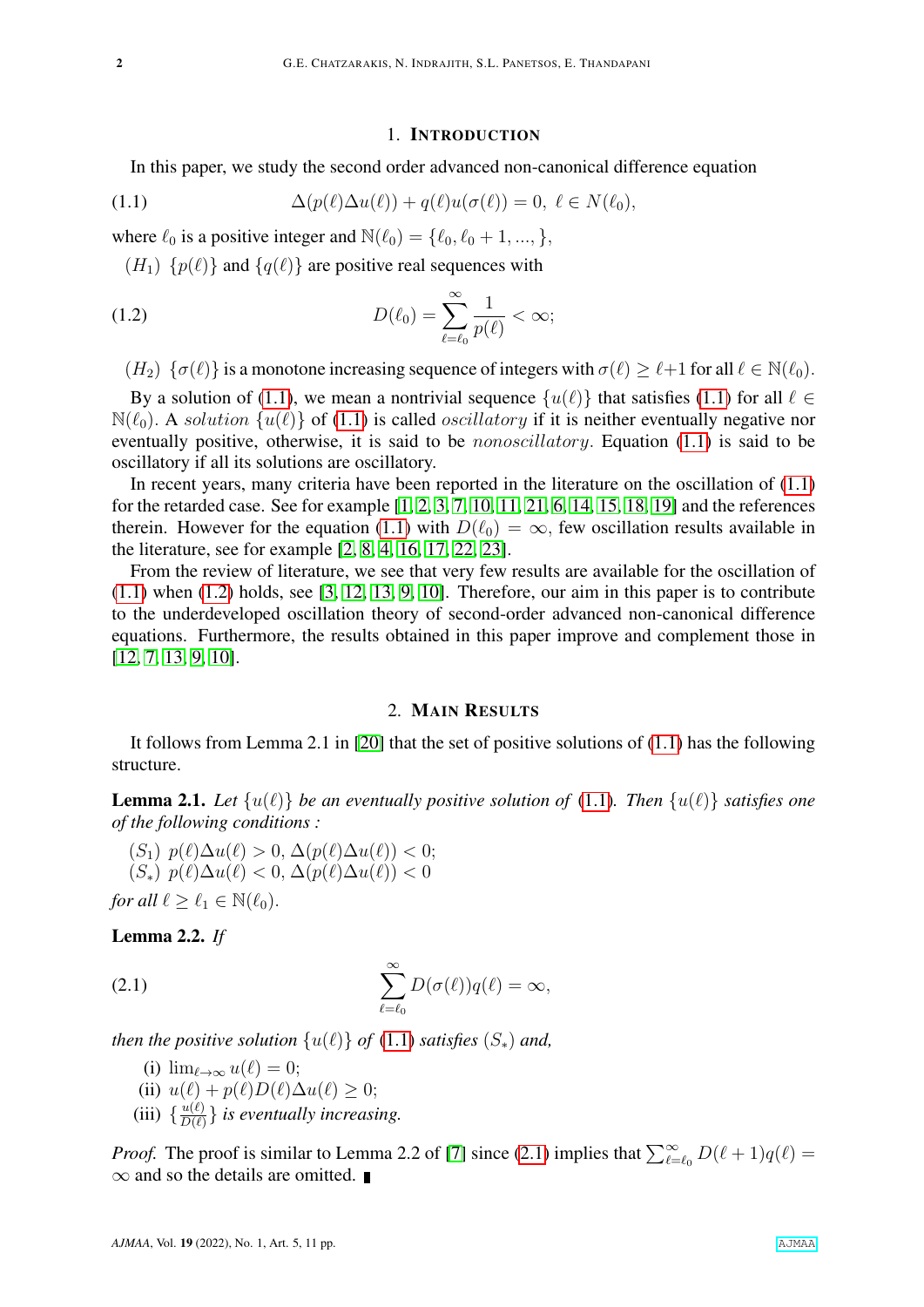<span id="page-2-4"></span>**Lemma 2.3.** Let [\(2.1\)](#page-1-2) *holds.* Assume that there exists a  $\delta > 0$  such that

<span id="page-2-0"></span>(2.2) 
$$
\min_{\ell \geq \ell_0} \left\{ p(\ell)D(\ell+1)D(\sigma(\ell))q(\ell), p(\ell+1)D(\sigma(\ell))D(\ell+2)q(\ell) \right\} \geq \delta
$$

*eventually. If*  $\{u(\ell)\}\$  *is a positive solution of* [\(1.1\)](#page-1-0)*, then* 

- (i)  $\{\frac{u(\ell)}{D^{\delta}(\ell)}\}$  $\frac{u(\ell)}{D^{\delta}(\ell)}\}$  is decreasing;
- (ii)  $\lim_{\ell \to \infty} \frac{u(\ell)}{D^{\delta}(\ell)} = 0;$ (iii)  $\{\frac{u(\ell)}{D^{1-\delta}(\ell)}\}$  $\frac{u(\ell)}{D^{1-\delta}(\ell)}\}$  is increasing.

*Proof.* Let us assume that  $\{u(\ell)\}\$ is an eventually positive solution of [\(1.1\)](#page-1-0). Then [\(2.1\)](#page-1-2) implies that  $\{u(\ell)\}\$  satisfies  $(S_*)$  for  $\ell \geq \ell_1 \in \mathbb{N}(\ell_0)$ . From Lemma [2.2\(](#page-1-3)iii), we have

$$
u(\sigma(\ell)) \ge \frac{D(\sigma(\ell))}{D(\ell+1)}u(\ell+1) \ge \frac{D(\sigma(\ell))}{D(\ell)}u(\ell).
$$

Summing up [\(1.1\)](#page-1-0) from  $\ell_1$  to  $\ell - 1$ , we have

$$
-p(\ell)\Delta u(\ell) = -p(\ell_1)\Delta u(\ell_1) + \sum_{s=\ell_1}^{\ell-1} q(s)u(\sigma(s))
$$
  
 
$$
\geq -p(\ell_1)\Delta u(\ell_1) + u(\ell) \sum_{s=\ell_1}^{\ell-1} q(s) \frac{D(\sigma(s))}{D(\ell+1)},
$$

which in view of [\(2.2\)](#page-2-0) yields

<span id="page-2-3"></span>
$$
-p(\ell)\Delta u(\ell) \ge -p(\ell_1)\Delta u(\ell_1) + \delta u(\ell) \sum_{s=\ell_1}^{\ell-1} \frac{1}{p(s+1)D(s+1)D(s+2)}
$$
  

$$
= -p(\ell_1)\Delta u(\ell_1) + \delta u(\ell) \sum_{s=\ell_1}^{\ell-1} \Delta \left(\frac{1}{D(s+1)}\right)
$$
  

$$
= -p(\ell_1)\Delta u(\ell_1) + \delta u(\ell) \left(\frac{1}{D(\ell+1)} - \frac{1}{D(\ell_1+1)}\right)
$$
  
(2.3) 
$$
\ge \frac{\delta u(\ell)}{D(\ell+1)},
$$

where we have used  $u(\ell) \to 0$  as  $\ell \to \infty$ . Hence

(2.4) 
$$
\Delta\left(\frac{u(\ell)}{D^{\delta}(\ell)}\right) = \frac{D^{\delta}(\ell)\Delta u(\ell) - u(\ell)\Delta(D^{\delta}(\ell))}{D^{\delta}(\ell)D^{\delta}(\ell+1)}.
$$

By Mean-value theorem, we have

(2.5) 
$$
\Delta(D^{\delta}(\ell)) \geq \frac{-\delta D^{\delta}(\ell)}{p(\ell)D(\ell+1)}.
$$

Using  $(2.5)$  in  $(2.4)$  and, in view of  $(2.3)$ , we see that

<span id="page-2-2"></span><span id="page-2-1"></span>
$$
\Delta\left(\frac{u(\ell)}{D^{\delta}(\ell)}\right) \le \frac{D(\ell+1)p(\ell)\Delta u(\ell)+\delta u(\ell)}{p(\ell)D^{\delta+1}(\ell+1)} \le 0.
$$

That is,  $\frac{u(\ell)}{D^{\delta}(\ell)}$  is decreasing, and therefore there exists  $\lim_{\ell \to \infty} \frac{u(\ell)}{D^{\delta}(\ell)} = M \ge 0$ .

We claim that  $M = 0$ . Indeed, if  $M > 0$ , then  $u(\ell) \geq M D^{\delta}(\ell) > 0$  eventually. Now define the companion sequence

$$
v(\ell) = (p(\ell)D(\ell)\Delta u(\ell) + u(\ell))D^{-\delta}(\ell).
$$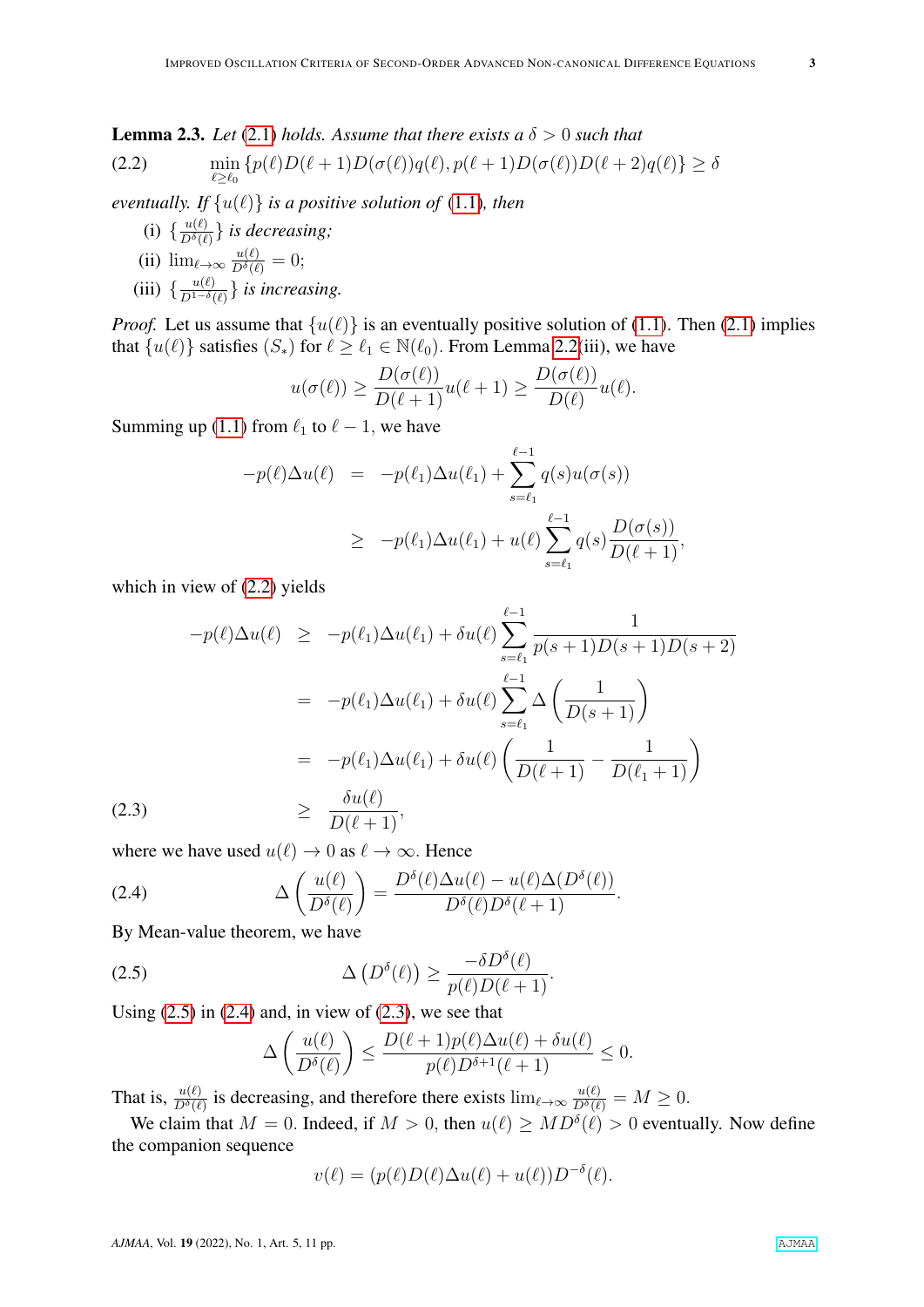In view of Lemma [2.2,](#page-1-3) it is obvious that  $v(\ell) \ge 0$  and

<span id="page-3-2"></span>
$$
\Delta v(\ell) = \Delta (p(\ell) \Delta u(\ell)) D^{1-\delta}(\ell+1) + p(\ell) \Delta u(\ell) \Delta (D^{1-\delta}(\ell)) + D^{-\delta}(\ell+1) \Delta u(\ell) + u(\ell) \Delta (D^{-\delta}(\ell)).
$$
\n(2.6)

By Mean-value theorem, we have

<span id="page-3-0"></span>(2.7) 
$$
\Delta(D^{1-\delta}(\ell)) \ge \frac{-(1-\delta)}{p(\ell)} D^{-\delta}(\ell+1),
$$

and

<span id="page-3-1"></span>
$$
\Delta(D^{-\delta}(\ell)) \le \frac{\delta}{p(\ell)} D^{-1-\delta}(\ell+1).
$$

Using  $(2.7)$  and  $(2.8)$  in  $(2.6)$ , we get

<span id="page-3-3"></span>
$$
\Delta v(\ell) \leq -q(\ell)u(\sigma(\ell))D^{1-\delta}(\ell+1) + \delta \Delta u(\ell)D^{-\delta}(\ell+1) + \delta \frac{u(\ell)}{p(\ell)}D^{-1-\delta}(\ell+1) \n\leq \frac{-q(\ell)D(\sigma(\ell))u(\ell)}{D(\ell)}D^{1-\delta}(\ell+1) + \delta \Delta u(\ell)D^{-\delta}(\ell+1) + \delta \frac{u(\ell)}{p(\ell)}D^{-1-\delta}(\ell+1) \n\leq \frac{-\delta u(\ell)D^{1-\delta}(\ell+1)}{p(\ell)D^{2}(\ell+1)} + \delta \Delta u(\ell)D^{-\delta}(\ell+1) + \frac{\delta u(\ell)}{p(\ell)}D^{-1-\delta}(\ell+1) \n(2.9) = \delta \Delta u(\ell)D^{-\delta}(\ell+1).
$$

Since  $u(\ell) \geq MD^{\delta}(\ell) \geq MD^{\delta}(\ell+1)$  and using [\(2.3\)](#page-2-3), we obtain from [\(2.9\)](#page-3-3) that

$$
\Delta v(\ell) \le \frac{-M\delta^2}{D(\ell+1)p(\ell)} < 0.
$$

Summing up the last inequality from  $\ell_1$  to  $\ell - 1$ , we obtain

$$
v(\ell_1) \geq M\delta^2 \sum_{s=\ell_1}^{\ell-1} \frac{1}{p(s)D(s+1)} \geq M\delta^2 \sum_{s=\ell_1}^{\ell-1} \int_{D(s+1)}^{D(s)} \frac{1}{t} dt
$$
  
=  $M\delta^2 \ln \frac{D(\ell_1)}{D(\ell)} \to \infty \text{ as } \ell \to \infty$ 

which is a contradiction. Thus

$$
\lim_{\ell \to \infty} \frac{u(\ell)}{D^{\delta}(\ell)} = 0.
$$

Finally, we prove (iii). Equation [\(1.1\)](#page-1-0) can be written in the equivalent form

(2.10) 
$$
\Delta(D(\ell)p(\ell)\Delta u(\ell)+u(\ell))+D(\ell+1)q(\ell)u(\sigma(\ell))=0.
$$

Summing up [\(2.10\)](#page-3-4) from  $\ell$  to  $\infty$  and taking into account the fact that  $\frac{u(\ell)}{D(\ell)}$  is increasing and [\(2.2\)](#page-2-0), we obtain

<span id="page-3-5"></span><span id="page-3-4"></span>
$$
D(\ell)p(\ell)\Delta u(\ell) + u(\ell) \geq \sum_{s=\ell}^{\infty} D(s+1)q(s)u(\sigma(s)) \geq \sum_{s=\ell}^{\infty} \frac{\delta u(\sigma(s))}{p(s)D(\sigma(s))}
$$
  

$$
\geq \frac{\delta u(\ell)}{D(\ell)} \sum_{s=\ell}^{\infty} \frac{1}{p(s)} = \delta u(\ell),
$$

that is,

(2.11) 
$$
D(\ell)p(\ell)\Delta u(\ell) + (1-\delta)u(\ell) \geq 0.
$$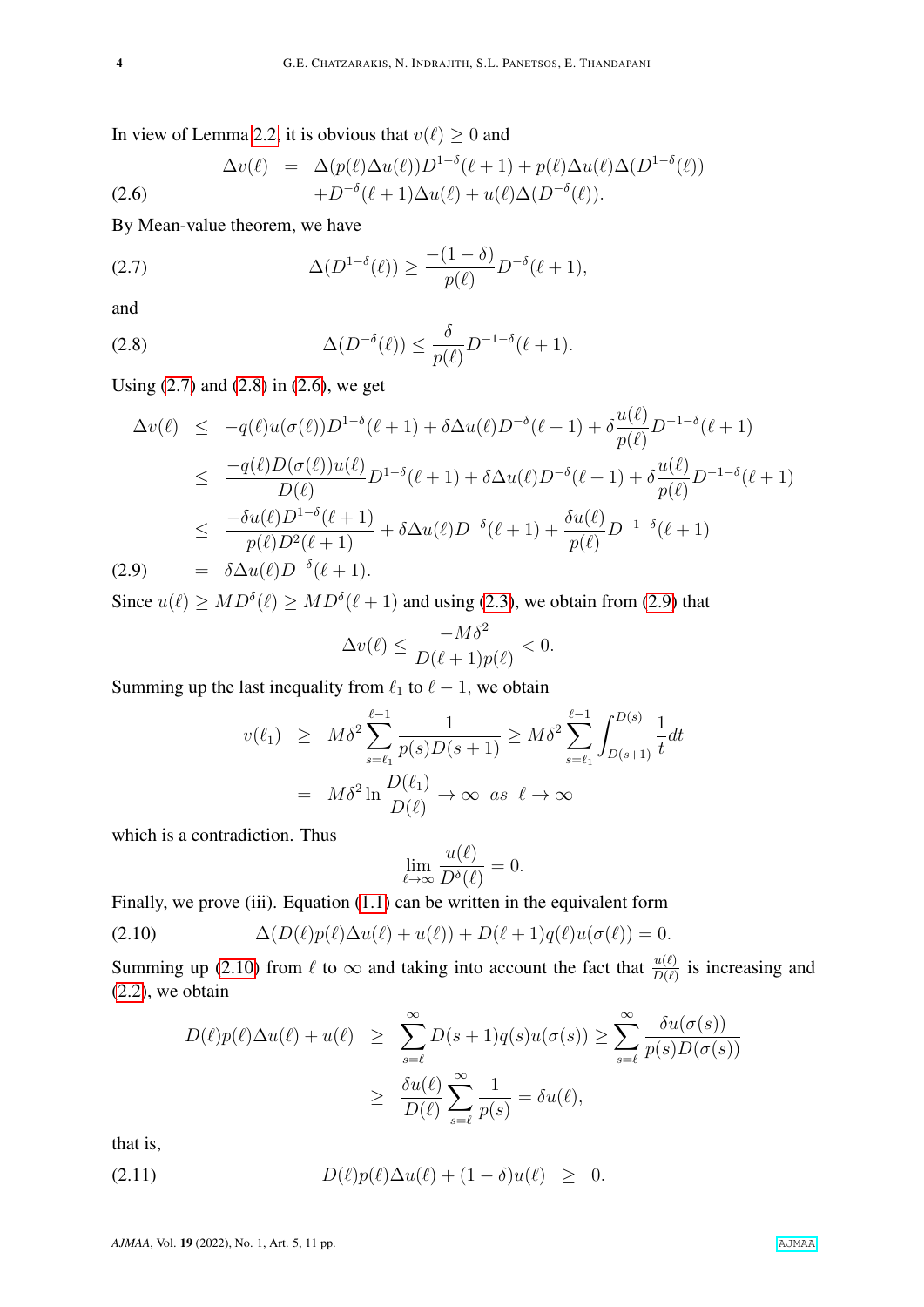Now

<span id="page-4-1"></span>(2.12) 
$$
\Delta \left( \frac{u(\ell)}{D^{1-\delta}(\ell)} \right) = \frac{D^{1-\delta}(\ell) \Delta u(\ell) - u(\ell) \Delta (D^{1-\delta}(\ell))}{D^{1-\delta}(\ell) D^{1-\delta}(\ell+1)}.
$$

By Mean-value theorem, we get

$$
(2.13) \qquad \qquad -\Delta(D^{1-\delta}(\ell)) \ge \frac{(1-\delta)}{p(\ell)}D^{-\delta}(\ell).
$$

Using  $(2.13)$  in  $(2.12)$  and, in view of  $(2.11)$ , we obtain

<span id="page-4-0"></span>
$$
\Delta\left(\frac{u(\ell)}{D^{1-\delta}(\ell)}\right) \ge \frac{D(\ell)p(\ell)\Delta u(\ell) + (1-\delta)u(\ell)}{D(\ell)p(\ell)D^{1-\delta}(\ell+1)} \ge 0.
$$

The proof of the lemma is complete.

Based on Lemma [2.3\(](#page-2-4)i) and (iii), we immediately obtain the following oscillatory criteria for [\(1.1\)](#page-1-0).

<span id="page-4-4"></span>Theorem 2.4. *Assume that* [\(2.1\)](#page-1-2) *and* [\(2.2\)](#page-2-0) *hold. If*

$$
\delta > \frac{1}{2},
$$
\n
$$
\delta > \frac{1}{2},
$$

*then* [\(1.1\)](#page-1-0) *is oscillatory.*

If  $\delta \leq \frac{1}{2}$  $\frac{1}{2}$ , then one can improve the results given in Lemma [2.3.](#page-2-4) Since  $D(\ell)$  is decreasing, there exists a constant  $\beta \geq 1$  such that

<span id="page-4-3"></span><span id="page-4-2"></span>
$$
\frac{D(\ell)}{D(\sigma(\ell))} \ge \beta,
$$

we introduce the constant  $\delta_1 > \delta$  as

$$
\delta_1 = \frac{\beta^{\delta}\delta}{1-\delta}.
$$

**Lemma 2.5.** Assume that [\(2.1\)](#page-1-2) and [\(2.2\)](#page-2-0) hold. If  $\{u(\ell)\}\$ is a positive solution of [\(1.1\)](#page-1-0), then

$$
(2.16) \t\t\t \delta_1 u(\ell) + D(\ell)p(\ell)\Delta u(\ell) \leq 0,
$$

*for all*  $\ell > \ell_1 \in \mathbb{N}(\ell_0)$ .

*Proof.* Let  $\{u(\ell)\}\$  be an eventually positive solution of [\(1.1\)](#page-1-0). From [\(2.1\)](#page-1-2) of Lemma [2.1,](#page-1-4) we see that  $u(\ell)$  satisfies  $(S_*)$  for all  $\ell \geq \ell_1 \in \mathbb{N}(\ell_0)$ . Summing up [\(1.1\)](#page-1-0) from  $\ell_1$  to  $\ell - 1$  and using the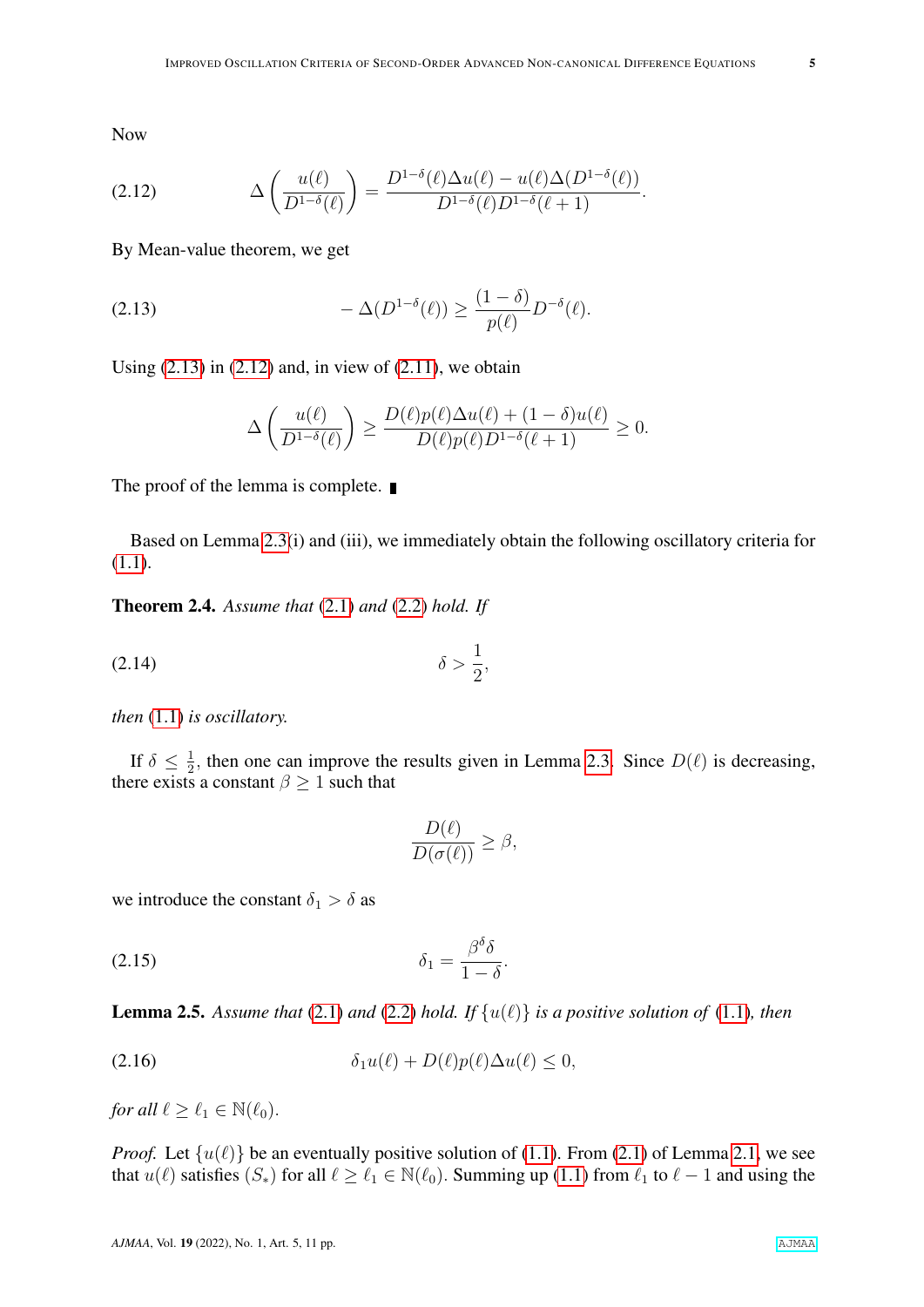fact that  $\frac{u(\ell)}{D^{\delta}(\ell)}$  $\frac{u(\ell)}{D^{\delta}(\ell)}\}$  is decreasing, and  $\{\frac{u(\ell)}{D^{1-\delta}(\ell)}\}$  $\frac{u(\ell)}{D^{1-\delta}(\ell)}\}$  is increasing, we obtain

$$
-p(\ell)\Delta u(\ell) \ge -p(\ell_1)\Delta u(\ell_1) + \sum_{s=\ell_1}^{\ell-1} \frac{q(s)u(\sigma(s))}{D^{1-\delta}(\sigma(s))} D^{1-\delta}(\sigma(s))
$$
  
\n
$$
\ge -p(\ell_1)\Delta u(\ell_1) + \sum_{s=\ell_1}^{\ell-1} \frac{q(s)u(s)}{D^{1-\delta}(s)} D^{1-\delta}(\sigma(s))
$$
  
\n
$$
\ge -p(\ell_1)\Delta u(\ell_1) + \sum_{s=\ell_1}^{\ell-1} \frac{\beta^{\delta}q(s)u(s)D(\sigma(s))D^{\delta}(s)}{D^{\delta}(s)D(s)}
$$
  
\n
$$
\ge -p(\ell_1)\Delta u(\ell_1) + \frac{\delta\beta^{\delta}u(\ell)}{D^{\delta}(\ell)} \sum_{s=\ell_1}^{\ell-1} \frac{D^{\delta}(s+1)}{p(s)D^{2}(s+1)}
$$
  
\n
$$
\ge -p(\ell_1)\Delta u(\ell_1) + \frac{\delta\beta^{\delta}u(\ell)}{D^{\delta}(\ell)} \sum_{s=\ell_1}^{\ell-1} \int_{D(s+1)}^{D(s)} \frac{dt}{t^{2-\delta}}
$$
  
\n
$$
= -p(\ell_1)\Delta u(\ell_1) - \frac{\delta_1 u(\ell)}{D^{\delta}(\ell)} D^{\delta-1}(\ell) + \delta_1 \frac{u(\ell)}{D(\ell)}.
$$

Since  $\frac{u(\ell)}{D^{\delta}(\ell)} \to 0$  as  $\ell \to \infty$ , we get

<span id="page-5-0"></span>
$$
-D(\ell)p(\ell)\Delta u(\ell) \ge \delta_1 u(\ell)
$$

which completes the proof of the lemma.

Next, we present another criteria for the oscillation of [\(1.1\)](#page-1-0).

<span id="page-5-2"></span>Theorem 2.6. *Assume that* [\(2.1\)](#page-1-2)*,* [\(2.2\)](#page-2-0) *and* [\(2.15\)](#page-4-2) *hold. If*

(2.17)  $\delta + \delta_1 > 1$ 

*then* [\(1.1\)](#page-1-0) *is oscillatory.*

*Proof.* Assume that [\(1.1\)](#page-1-0) has an eventually positive solution  $\{u(\ell)\}\$ . Condition [\(2.1\)](#page-1-2) implies that  $\{u(\ell)\}\$  satisfies condition  $(S_*)$ . From Lemma [2.3,](#page-2-4) we see that [\(2.11\)](#page-3-5) implies

 $(1 - \delta)u(\ell) \geq -D(\ell)p(\ell)\Delta u(\ell)$ 

and from [\(2.16\)](#page-4-3), we have

$$
(1 - \delta)u(\ell) \ge \delta_1 u(\ell).
$$

That is,

<span id="page-5-1"></span>
$$
\delta_1 + \delta \le 1,
$$

which contradicts [\(2.17\)](#page-5-0). The proof of the theorem is complete.

Theorem 2.7. *Assume that* [\(2.2\)](#page-2-0) *holds. If*

(2.18) 
$$
\lim_{\ell \to \infty} \inf \sum_{s=\ell+1}^{\sigma(\ell)-1} D(\sigma(s))q(s) > \frac{1-\delta}{e}
$$

*then* [\(1.1\)](#page-1-0) *is oscillatory.*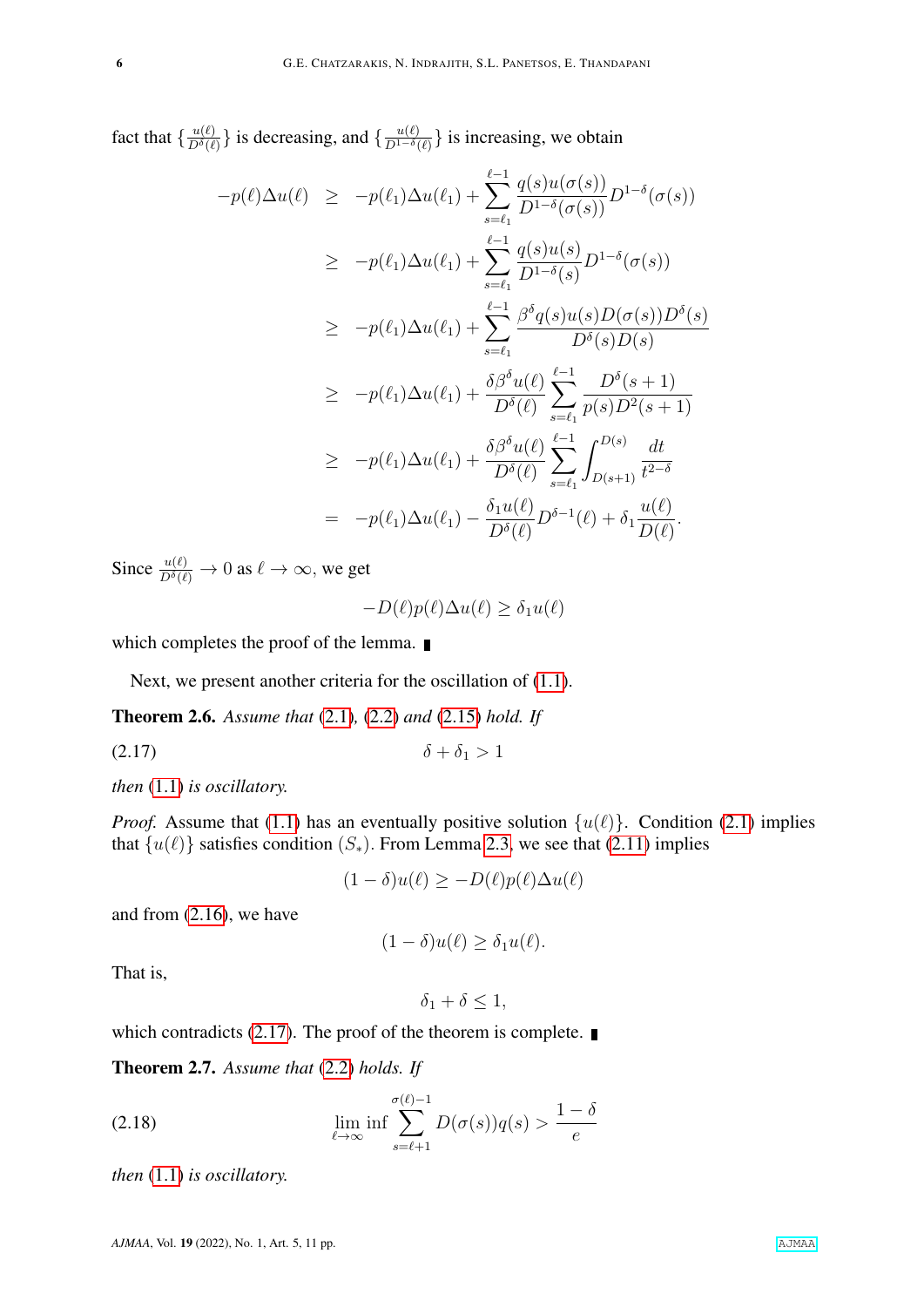*Proof.* Assume that  $\{u(\ell)\}\$ is a positive solution [\(1.1\)](#page-1-0). First note that [\(2.18\)](#page-5-1) along with [\(1.2\)](#page-1-1) imply [\(2.1\)](#page-1-2). To see this, it suffices to note that

<span id="page-6-0"></span>(2.19) 
$$
\sum_{\ell=\ell_0}^{\infty} D(\sigma(\ell))q(\ell) = \infty
$$

is necessary for  $(2.18)$  to be valid. Then from  $(2.19)$  and D being decreasing,  $(2.1)$  immediately follows. By Lemma [2.1,](#page-1-4)  $\{u(\ell)\}\$  satisfies condition  $(S_*)$  for all  $\ell \geq \ell_1$ . Moreover from [\(2.2\)](#page-2-0), we have [\(2.11\)](#page-3-5).

Now, from [\(1.1\)](#page-1-0) and [\(2.11\)](#page-3-5), we see that  $w(\ell) = -p(\ell)(\Delta u(\ell))$  is a positive solution of the first order advanced difference inequality

<span id="page-6-1"></span>(2.20) 
$$
\Delta w(\ell) - \frac{q(\ell)}{1-\delta}D(\sigma(\ell))w(\sigma(\ell)) \ge 0.
$$

However, it is well-known (see, e.g., [Theorem 2.1,[\[3\]](#page-9-2)]) that condition [\(2.18\)](#page-5-1) implies oscillation of [\(2.20\)](#page-6-1). This is a contradiction and this completes the proof of the theorem.  $\blacksquare$ 

**Corollary 2.8.** Assume that [\(2.2\)](#page-2-0) holds. If  $\sigma(\ell) = \ell + \tau$  where  $\tau > 2$  is an integer such that

(2.21) 
$$
\lim_{\ell \to \infty} \inf \sum_{s=\ell+1}^{\ell+\tau-1} D(s+1)q(s) > \left(\frac{\tau-1}{\tau}\right)^{\tau}
$$

*then* [\(1.1\)](#page-1-0) *is oscillatory.*

*Proof.* The proof follows by applying Theorem 6.1.7 of [\[2\]](#page-9-1) instead of Theorem 2.1 of [\[3\]](#page-9-2). This completes the proof of the corollary.

Our final oscillation result obtained without using condition (2.2).

## <span id="page-6-4"></span>Theorem 2.9. *If*

<span id="page-6-2"></span>
$$
\lim_{\ell \to \infty} \sup \left\{ D(\sigma(\ell)) \sum_{s=\ell_0}^{\ell-1} q(s) + \sum_{s=\ell}^{\sigma(\ell)-1} D(s+1)q(s) + \frac{1}{D(\sigma(\ell))} \sum_{s=\sigma(\ell)}^{\infty} D(s+1)q(s)D(\sigma(s)) \right\} > 1
$$

*then* [\(1.1\)](#page-1-0) *is oscillatory.*

*Proof.* Assume that  $\{u(\ell)\}\$ is a positive solution of [\(1.1\)](#page-1-0). It follows from [\(2.22\)](#page-6-2) that there exists a constant  $M > 0$  such that

<span id="page-6-3"></span>(2.23) 
$$
\lim_{\ell \to \infty} \left\{ D(\sigma(\ell)) \sum_{s=\ell_0}^{\ell-1} q(s) + \sum_{s=\ell}^{\sigma(\ell)-1} D(\sigma(s)) q(s) + \frac{1}{D(\sigma(\ell))} \sum_{s=\sigma(\ell)}^{\infty} D(s) q(s) D(\sigma(s)) \right\} \geq M.
$$

We claim that [\(2.23\)](#page-6-3) implies [\(2.1\)](#page-1-2). Indeed, if not, then  $\sum_{\ell=\ell_0}^{\infty} D(\sigma(\ell))q(\ell) < \infty$ , which means that there exists an integer  $\ell_* \geq \ell_1 \in \mathbb{N}(\ell_0)$  such that

$$
\sum_{\ell=\ell_0}^{\infty} D(\sigma(\ell))q(\ell) < \frac{M}{6}.
$$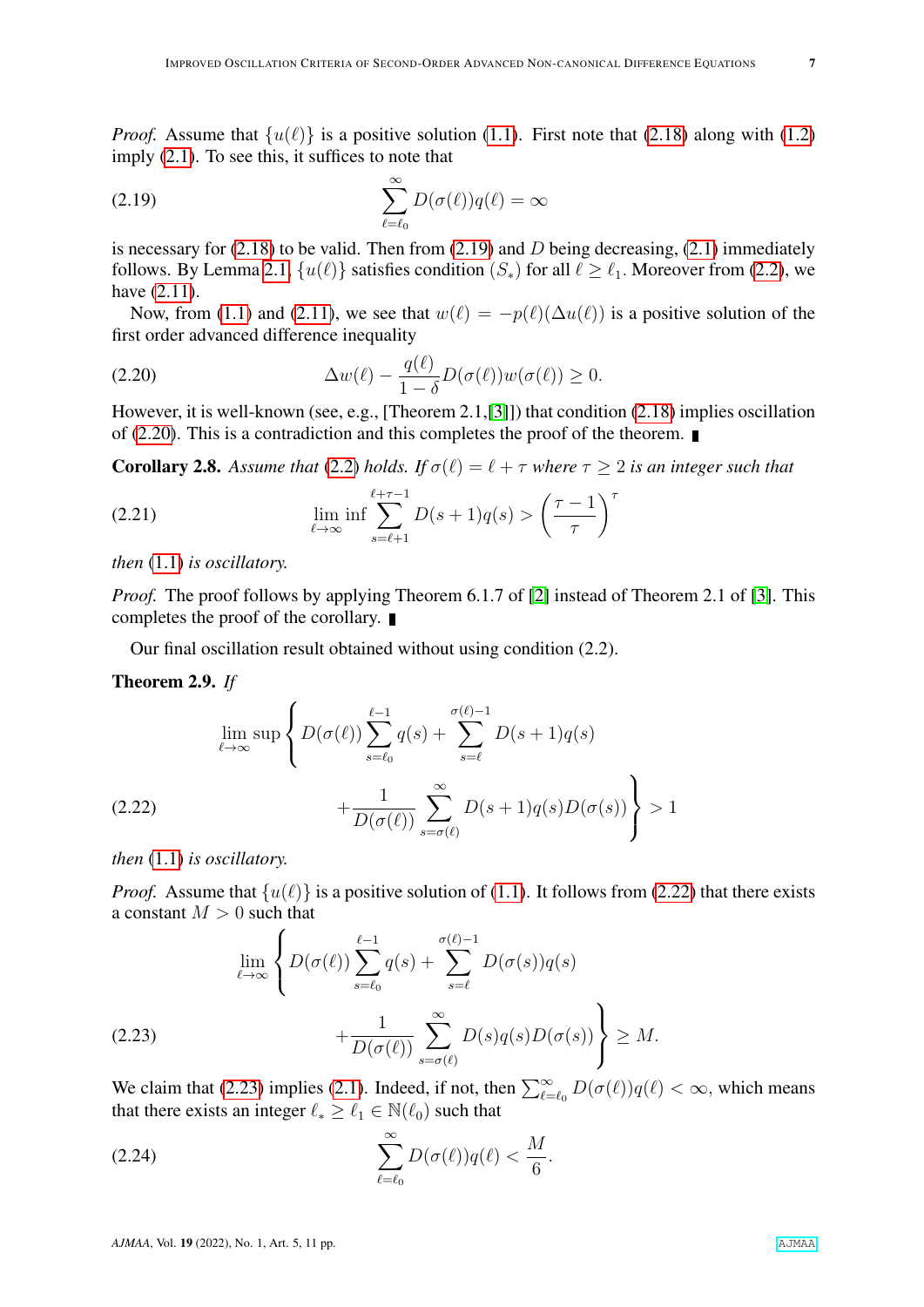That is, for  $\ell \geq \ell_1$ 

$$
D(\sigma(\ell)) \sum_{s=\ell_1}^{\ell-1} q(s) = D(\sigma(\ell)) \sum_{s=\ell_1}^{\ell_*-1} q(s) + D(\sigma(\ell)) \sum_{s=\ell_*}^{\ell-1} q(s)
$$
  

$$
\leq D(\sigma(\ell)) \sum_{s=\ell_1}^{\ell_*-1} q(s) + \sum_{s=\ell_*}^{\ell-1} D(\sigma(s)) q(s)
$$
  

$$
\leq D(\sigma(\ell)) \sum_{s=\ell_1}^{\ell_*-1} q(s) + \frac{M}{6}.
$$

Hence, for  $\ell \geq \ell_*$ 

$$
\sum_{s=\ell}^{\sigma(\ell)-1} D(\sigma(s))q(s) \le \frac{M}{6}.
$$

On the other hand, for  $\ell \geq \ell_*$ 

$$
\frac{1}{D(\sigma(\ell))}\sum_{s=\sigma(\ell)}^{\infty}D(s+1)q(s)D(\sigma(s))\leq \sum_{s=\sigma(\ell)}^{\infty}D(\sigma(s))q(s)<\frac{M}{6}.
$$

Considering the above inequalities, we see that

$$
\lim_{\ell \to \infty} \sup \left\{ D(\sigma(\ell)) \sum_{s=\ell_1}^{\ell-1} q(s) + \sum_{s=\ell}^{\sigma(\ell)-1} D(\sigma(s)) q(s) + \frac{1}{D(\sigma(\ell))} \sum_{s=\sigma(\ell)}^{\infty} D(s+1) q(s) D(\sigma(s)) \right\} \le \frac{M}{2},
$$

which contradicts [\(2.23\)](#page-6-3) and therefore [\(2.1\)](#page-1-2) holds. Thus  $\{u(\ell)\}\$  satisfies the conditions of Lemma [2.2.](#page-1-3) Simple computation shows that [\(1.1\)](#page-1-0) can be rewritten as follows:

<span id="page-7-1"></span>
$$
\Delta(D(\ell)p(\ell)\Delta u(\ell) + u(\ell)) + D(\ell+1)q(\ell)u(\sigma(\ell)) = 0.
$$

Summing up the last equation from  $\ell$  to  $\infty$ , we have

(2.25) 
$$
D(\ell)p(\ell)\Delta u(\ell)+u(\ell) \geq \sum_{s=\ell}^{\infty} D(s+1)q(s)u(\sigma(s)).
$$

On the other hand, summing [\(1.1\)](#page-1-0) from  $\ell_1$  to  $\ell - 1$ , we get

$$
(2.26) \t-p(\ell)\Delta u(\ell) \geq \sum_{s=\ell_1}^{\ell-1} q(s)u(\sigma(s)).
$$

Combining  $(2.26)$  in  $(2.25)$ , we obtain

<span id="page-7-0"></span>
$$
u(\ell) \ge D(\ell) \sum_{s=\ell_1}^{\ell-1} q(s)u(\sigma(s)) + \sum_{s=\ell}^{\infty} D(s+1)q(s)u(\sigma(s)).
$$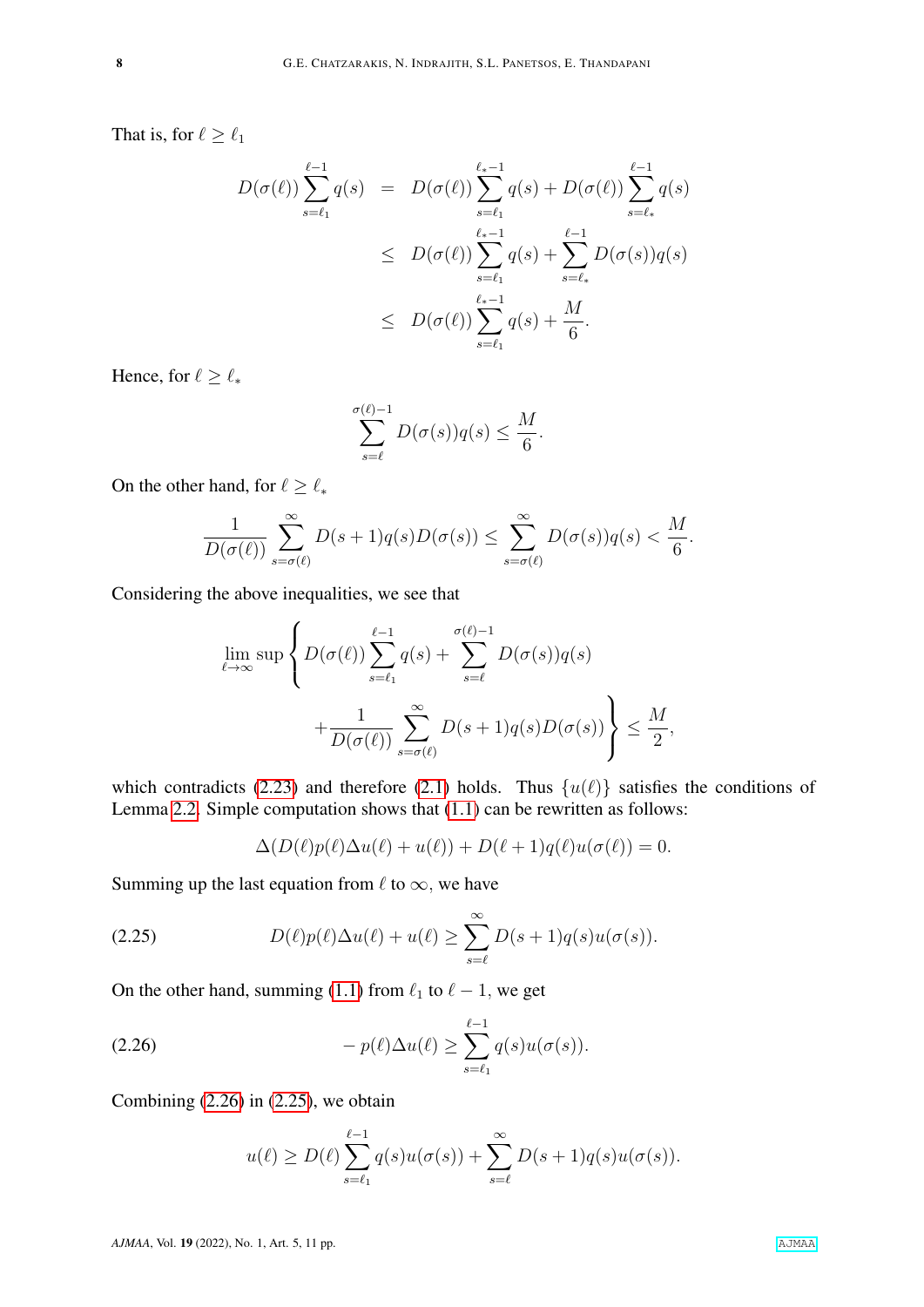Therefore

$$
u(\sigma(\ell)) \geq D(\sigma(\ell)) \sum_{s=\ell_1}^{\ell-1} q(s)u(\sigma(s)) + D(\sigma(\ell)) \sum_{s=\ell}^{\sigma(\ell)-1} q(s)u(\sigma(s)) + \sum_{s=\sigma(\ell)}^{\infty} D(s+1)q(s)u(\sigma(s)).
$$

Since  $\{u(\ell)\}\$ is decreasing and  $\{\frac{u(\ell)}{D(\ell)}\}$  $\frac{u(\ell)}{D(\ell)}$  is increasing, we obtain that

$$
1 = \frac{u(\sigma(\ell))}{u(\sigma(\ell))} \ge \left\{ D(\sigma(\ell)) \sum_{s=\ell_1}^{\ell-1} q(s) + \sum_{s=\ell}^{\sigma(\ell)-1} q(s)D(\sigma(s)) + \frac{1}{D(\sigma(\ell))} \sum_{s=\ell}^{\infty} D(s+1)q(s)D(\sigma(s)) \right\}.
$$

Taking lim sup as  $\ell \to \infty$  on both sides of the last inequality we get a contradiction. This completes the proof of the theorem.

## <span id="page-8-0"></span>3. EXAMPLES

In this section, we provide two examples to illustrate the importance of the main results.

Example 3.1. *Consider the second-order noncanonical advanced difference equation*

(3.1) 
$$
\Delta(\ell(\ell+1)\Delta u(\ell)) + \gamma u(2\ell) = 0, \ \ell \geq 2.
$$

Here  $p(\ell) = \ell(\ell+1)$ ,  $q(\ell) = \gamma > 0$ ,  $\sigma(\ell) = 2\ell$ . Now  $D(\ell) = \frac{1}{\ell}$  and condition [\(2.1\)](#page-1-2) holds. By taking  $\delta = \frac{1}{2}$  $\frac{\gamma}{2}$ , we see that [\(2.2\)](#page-2-0) holds. By Theorem [2.4,](#page-4-4) equation [\(3.1\)](#page-8-0) is oscillatory if  $\gamma > 1$ .

By simple calculation, we see that  $\beta = 2$  and

$$
\delta_1 = \frac{\gamma}{2 - \gamma} 2^{\gamma/2}.
$$

By taking  $\gamma = 3/4$ , we have

$$
\delta + \delta_1 = 2^{\frac{3}{8}}\frac{3}{5} + \frac{3}{8} > 1.
$$

Therefore by Theorem [2.6,](#page-5-2) equation [\(3.1\)](#page-8-0) is oscillatory for  $\gamma \geq \frac{3}{4}$  $\frac{3}{4}$ .

Note that the equation  $(3.1)$  was considered in [\[9\]](#page-9-17) and it was shown that  $(3.1)$  is oscillatory if  $\gamma > 2$ ; in [\[13\]](#page-9-16) it is shown that [\(3.1\)](#page-8-0) is oscillatory if  $\gamma = 2$  and in [\[12\]](#page-9-15), it is shown that (3.1) is oscillatory if  $\gamma \geq 1$ . Therefore Theorem [2.6](#page-5-2) improves Theorem 4 in [\[9\]](#page-9-17), Theorem 3.3 in [\[13\]](#page-9-16) and Theorem 2.4 in [\[12\]](#page-9-15).

Example 3.2. *Consider again the equation* [\(3.1\)](#page-8-0)*. For this equation* [\(2.1\)](#page-1-2) *holds. The condition* [\(2.22\)](#page-6-2) *becomes*

$$
\lim_{\ell \to \infty} \sup \left\{ \frac{\gamma}{2\ell} (\ell - 2) + \frac{\gamma}{4} + \frac{\gamma}{2} \right\} = \frac{5\gamma}{4} > 1.
$$

Hence, by Theorem [2.9,](#page-6-4) equation [\(3.1\)](#page-8-0) is oscillatory if  $\gamma > \frac{4}{5}$ . Note that, Theorem [2.9](#page-6-4) improves Theorem 4 in [\[9\]](#page-9-17) and Theorem 3.3 in [\[13\]](#page-9-16).

#### 4. CONCLUSION

In this paper we have established some new oscillation criteria which have improved some of the results already reported, and this is illustrated through two examples.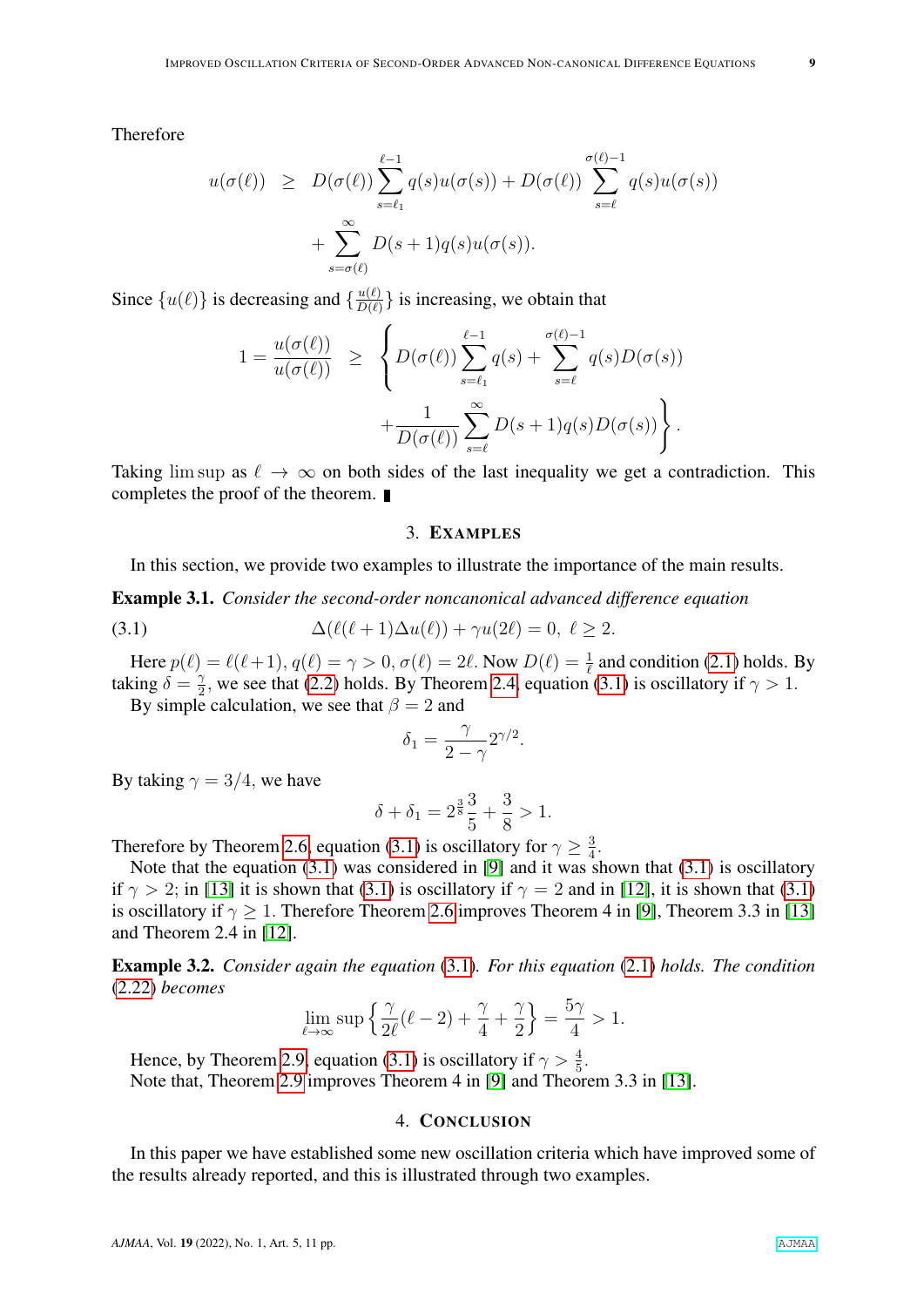## **REFERENCES**

- <span id="page-9-0"></span>[1] R. P. AGARWAL, *Difference Equations and Inequalities,* Marcel Dekker, New York, 2000.
- <span id="page-9-1"></span>[2] R. P. AGARWAL, M. BOHNER, S. R. GRACE and D. O'REGAN, *Discrete Oscillation Theory,* Hindawi Publ. Corp., New York, 2005.
- <span id="page-9-2"></span>[3] B. BACULIKOVA, Oscillatory behavior of the second order noncanonical differential equations, *Electron. J. Qual. Theory Differ. Equ.,* 89(2019), pp.1-11.
- <span id="page-9-12"></span>[4] E. CHANDRASEKARAN, G. E. CHATZARAKIS, G. PALANI and E. THANDAPANI, Oscillation criteria for advanced difference equations of second order, *Appl. Math. Comput.,* 372(2020), 124963.
- [5] G. E. CHATZARAKIS and E. THANDAPANI, New oscillation criteria of first order difference equations with advanced argument, *Adv. Math. Sci. J.,* 10(2021), 971-979.
- <span id="page-9-6"></span>[6] G. E. CHATZARAKIS, S. R. GRACE and I. JADLOVISKA, Oscillation theorems for certain second-order nonlinear retarded difference equations, *Math. Slovaka,* 71(2021), 871-880.
- <span id="page-9-3"></span>[7] G. E. CHATZARAKIS, N. INDRAJITH, E. THANDAPANI and K. S. VIDHYAA, Oscillatory behavior of second-order noncanonical retarded difference equations, *Aust. J. Math. Anal. Appl.,* 18(2)(2021), Art.20, 11 pp.
- <span id="page-9-11"></span>[8] G. E. CHATZARAKIS, N. INDRAJITH, S. L. PANETSOS and E. THANDAPANI, Oscillations of second-order noncanonical advanced difference equations via canonical transformation, *Carpathian J. Math.,* (2022) (to appear).
- <span id="page-9-17"></span>[9] P. DINAKAR, S. SELVARANGAM and E. THANDAPANI, New oscillation condition for secondorder half-linear advanced difference equations, *Int. J. Math. Engg. Manag. Sci.,* 4(2019), 1459- 1470.
- <span id="page-9-4"></span>[10] S. R. GRACE and J. ALZABUT, Oscillation results for nonlinear second order difference equations with mixed neutral terms, *Adv.Difference Equ.,* 2020(8)(2020), pp. 1-12.
- <span id="page-9-5"></span>[11] S. R. GRACE and J. R. GRAEF, Oscillatory behavior of higher order nonlinear difference equations, *Math. Model. Anal.,* 25(2020), 522-530.
- <span id="page-9-15"></span>[12] N. INDRAJITH, J. R. GRAEF and E. THANDAPANI, Kneser-type oscillation criteria for secondorder half-linear advanced difference equations, *Opuscula Math.,* 42(2022), 55-64.
- <span id="page-9-16"></span>[13] R. KANGASABAPATHI, S. SELVARANGAM, J. R. GRAEF and E. THANDAPANI, Oscillation results for nonlinear second order difference equations with advanced argument, *Indian J. Math.,* 63(2021), 415-432.
- <span id="page-9-7"></span>[14] R. KANGASABAPATHI, S. SELVARANGAM, J. R. GRAEF and E. THANDAPANI, Oscillation using linearization of quasilinear second order delay difference equations, *Mediterr. J. Math.,* 18(248)(2021), https://doi.org/10.1007/s00009-021-01920-4.
- <span id="page-9-8"></span>[15] R. KOPLATADZE, Oscillation of linear difference equations with deviating arguments, *Comput. Math. Appl.,* 42(2001), 477-486.
- <span id="page-9-13"></span>[16] O. OCALAN and O. AKHI, Oscillatory properties for advanced difference equations, *Novisad J. Math.,* 37(2007), 39-47.
- <span id="page-9-14"></span>[17] B. PING and M. HAN, Oscillation of second order difference equations with advanced arguments, *Conference Publications, Amer. Inst. Math. Sciences,* (2003), 108-112.
- <span id="page-9-9"></span>[18] S. H. SAKER, Oscillation of second order nonlinear delay difference equations, *Bull. Korean Math. Soc.,* 40(2003), 489-501.
- <span id="page-9-10"></span>[19] E. THANDAPANI, K. RAVI and J. R. GRAEF, Oscillation and comparison theorems for half-linear